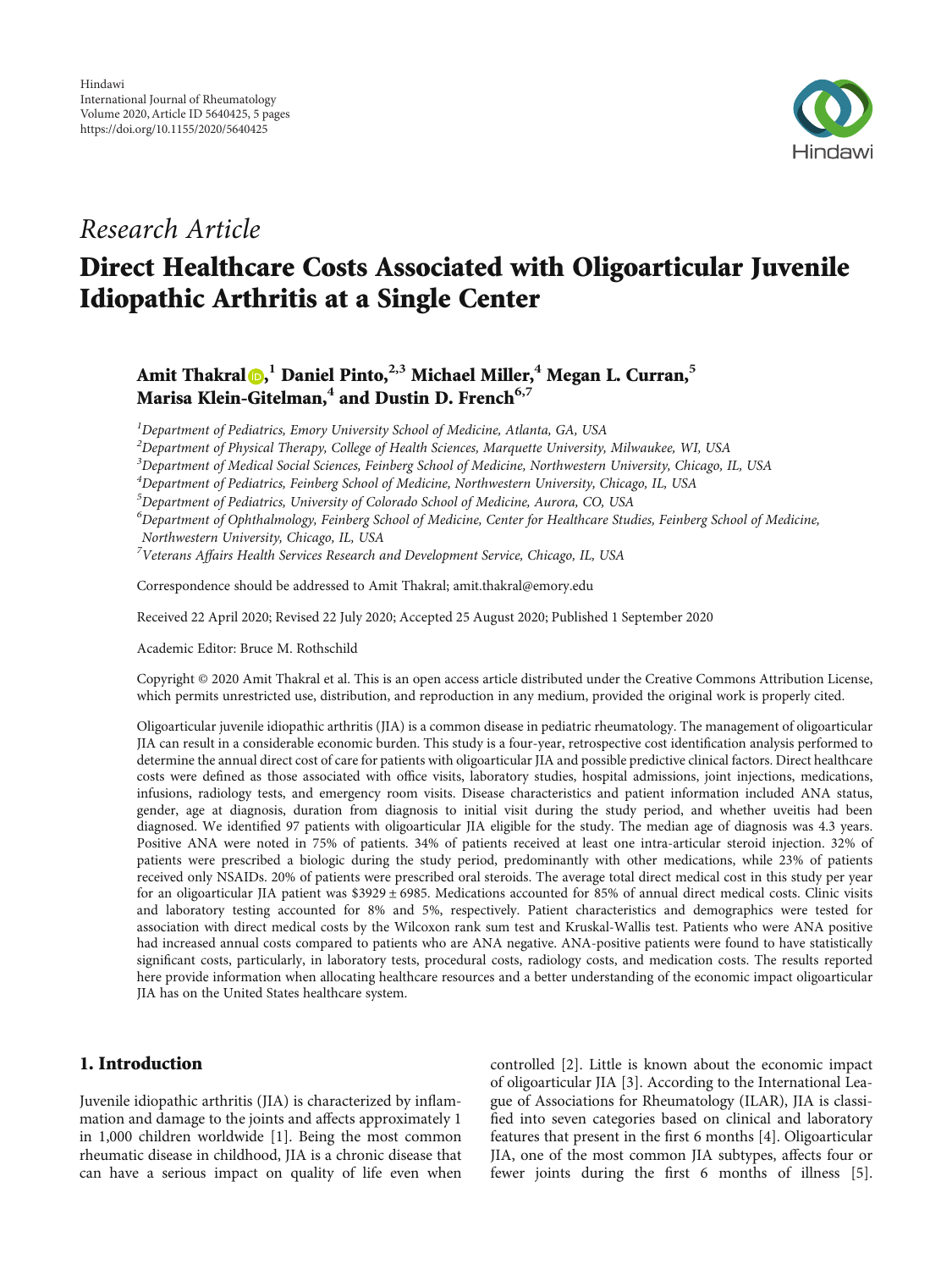Oligoarticular JIA is further divided into two categories, persistent and extended, depending on the number of joints involved after the initial six-month period. Patients are considered to have persistent oligoarticular JIA if they continue to have four or fewer joints after the first 6 months. Extended oligoarticular JIA patients have more than 4 joints affected after the first 6 months of symptoms.

Evolving health care reform requires managing direct costs of care incurred by different treatment modalities for children with arthritis and other chronic illnesses. The multidisciplinary management of oligoarticular JIA, including frequent hospital visits, laboratory evaluation, and medical treatments, can result in a considerable economic burden. Data on the cost of JIA are less available than for other illnesses [[6\]](#page-4-0). With the expanded use of biologic agents, drug costs are beginning to replace inpatient care as the greatest source of direct medical costs [\[7](#page-4-0)]. The economic impact of JIA and whether it is associated with particular clinical characteristics are not well known [\[3\]](#page-3-0). The aim of this study is to determine the annual direct cost of care for oligoarticular JIA patients and identify any predictors of increased costs.

#### 2. Methods

A four-year, retrospective cost identification analysis was performed to determine the annual direct cost of care for patients with oligoarticular JIA and possible predictive clinical factors.

2.1. Patients. Patients meeting ILAR criteria for the diagnoses of persistent and extended oligoarticular juvenile idiopathic arthritis [\[4\]](#page-4-0) between January 2011 and December 2014 followed by the Division of Pediatric Rheumatology at Ann & Robert H. Lurie Children's Hospital of Chicago were identified by extracting diagnosis codes from the electronic medical record (EMR). Those seen less than yearly were excluded, as they were assessed as being in remission, no longer needing follow-up visits, or lost to follow-up. Patients who carried an ICD code diagnosis of oligoarticular JIA were reviewed to ensure they met criteria for diagnosis. Disease characteristics and patient information extracted from each patient's record included ANA status, gender, age at diagnosis, duration from diagnosis to initial visit during the study period, age at time of first visit, and whether uveitis had been diagnosed. Counts of active arthritic joints at the start and end of the study period were obtained. We also extracted data identifying which patients had joint injections and whether these injections were done in the clinic, operating room, or interventional radiology department.

2.2. Cost Data. Health care costs were measured as a direct cost to the hospital for acquisition of materials and services. Direct healthcare costs were defined as those associated with office visits, laboratory studies, hospital admissions, procedures such as joint injections, medications, day hospital infusions, radiology tests, and emergency room visits. All costs were obtained by the hospital's business analytics department.

Costs of outpatient medications were calculated using a combination of prescriptions sent, (extracted from the EMR) and formulary pricing. Costs from infusions received at Lurie Children's Hospital were obtained via the business analytics department; infusion center visits were considered hospital encounters. Our study did not include infusions done at other centers or through home health since those costs could not be obtained. Table [1](#page-2-0) summarizes the patient population for this study. Data are expressed as number (percentage) or median (interquartile range).

2.3. Statistical Analyses. All statistical analyses were performed using SAS statistical software (Release 9.4, SAS Institute, Cary, NC). Percentages, median (with interquartile range), or mean  $\pm$  SD were used where appropriate to express disease characteristics, patient demographics, and direct medical costs. The Wilcoxon rank sum test was used to determine correlations between patient characteristics and direct medical costs.

#### 3. Results

3.1. Patient Characteristics. We identified 97 patients (92% females) with oligoarticular JIA eligible for the study. The median age of diagnosis and median duration from diagnosis (in 2011) for patients in our study were 4.3 and 8.2 years, respectively. Positive anti-nuclear antibodies were noted in 75% of patients. 34% (33 patients) had received at least one intra-articular steroid injection. Of the patients who received intra-articular joint injections, 62% (21 patients) had joint injections performed by interventional radiology, whereas 30% (10 patients) had joint injections in the operating room, and 6% (2 patients) in our outpatient clinic, respectively. 27% (26 patients) had a diagnosis of uveitis documented in our EMR. 76% of patients were classified as having persistent oligoarticular JIA. A medication profile of the 97 patients is shown in Table [2.](#page-2-0) 32% of patients were prescribed a biologic during the four-year study period, predominantly in conjunction with other medications, while 23% of patients received only NSAIDs over the four-year period. 20% of patients were prescribed oral steroids during the study period.

3.2. Annual Direct Medical Costs and Its Components. Table [3](#page-2-0) summarizes annual direct medical costs for patients in our study by cost components. The average total direct medical cost in this study per year for an oligoarticular JIA patient was  $$3929 \pm 6985$ . Medications (including infusions) accounted for 85% of annual direct medical costs. Clinic visits and laboratory testing accounted for 8% and 5%, respectively. On average, annual clinic visits were \$332 with a standard deviation of \$312.

3.3. Predictors of Direct Medical Costs. Patient characteristics and demographics were tested for association with direct medical costs by the Wilcoxon rank sum test for all two group comparisons and the Kruskal-Wallis test for all comparisons with three or more groups. Variables that were evaluated for associations with direct costs included ANA, gender, diagnosis of uveitis, subtype of oligoarticular JIA,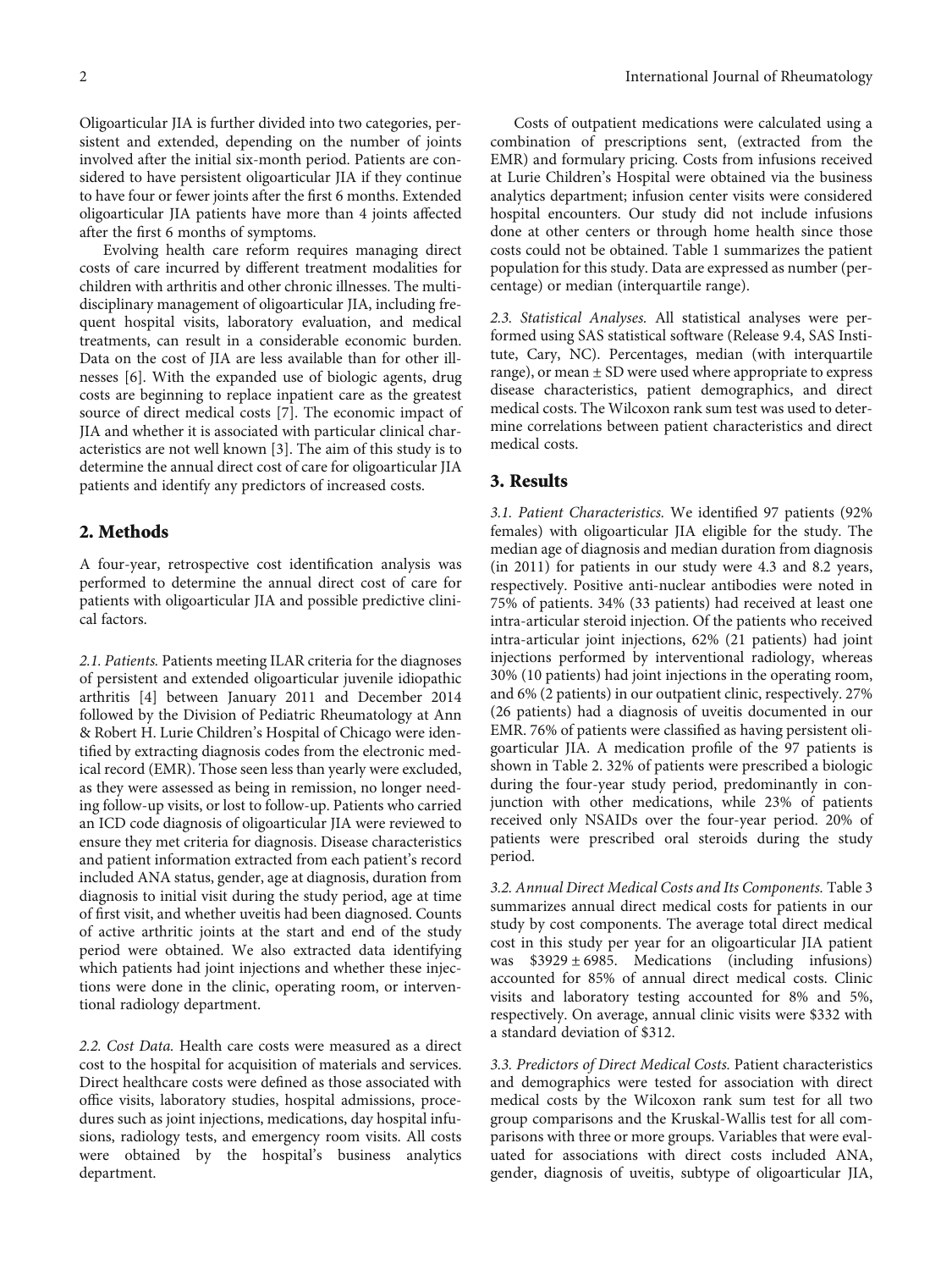<span id="page-2-0"></span>

| Total number of patients                                    | 97              |
|-------------------------------------------------------------|-----------------|
| Female (%)                                                  | 92              |
| Median age of diagnosis (yrs)                               | $4.3(2.5-7.9)$  |
| Median duration from diagnosis (yrs) in 2011                | $8.2(5.6-11.6)$ |
| ANA positivity (%)                                          | 75              |
| Patients that received intra articular joint injections (%) | 34              |
| Patients with uveitis (%)                                   | 26              |
| Persistent oligoarticular JIA (%)                           | 76              |
| Extended oligoarticular JIA (%)                             | 24              |

Table 1: Patient characteristics (*n* = 97).

| TABLE 2: Medication profile over a 4-year period ( $n = 97$ ). |  |  |  |
|----------------------------------------------------------------|--|--|--|
|                                                                |  |  |  |

|                                                                | Number of patients | % of patients |
|----------------------------------------------------------------|--------------------|---------------|
| NSAIDs only                                                    | 21                 | 23            |
| NSAIDs and methotrexate                                        | 19                 | 20            |
| NSAIDs, biologics, and methotrexate                            | 13                 | 13            |
| NSAIDs, sulfasalazine, and methotrexate                        | q                  |               |
| NSAID <sub>s</sub> , biologic, methotrexate, and oral steroids | 8                  | Ω             |
| NSAIDs and sulfasalazine                                       |                    |               |
| Other (combination of the above)                               | 20                 | 20            |
| Total                                                          | 97                 | 100           |

Table 3: Annual direct medical costs for patients with oligoarticular  $JIA (N = 97)$ .

| Costs                 | Average cost per person, standard deviation (%)<br>total direct annual cost) |
|-----------------------|------------------------------------------------------------------------------|
| Clinic visits         | $332 \pm 312(8)$                                                             |
| Laboratory<br>testing | $197 \pm 217(5)$                                                             |
| Radiology             | $34 \pm 123$ (1)                                                             |
| Procedural            | $45 \pm 122$ (1)                                                             |
| Medications           | $2927 \pm 4567$ (75)                                                         |
| Infusions             | $394 \pm 2212(10)$                                                           |
| Total direct<br>costs | $3929 \pm 6985$ (100)                                                        |

Data are expressed as number (percentage) or mean ± standard deviation (SD).

and intra-articular steroid injections. Table [4](#page-3-0) lists the annual direct costs  $\pm$  SD as well as  $p$  values for the associated variable. The ANA status and oligoarticular JIA subtype were statistically significant, with *p* values of 0.02 and 0.04, respectively. Patients who were ANA positive had increased annual costs compared to patients who are ANA negative. ANApositive patients were found to have statistically significant costs, particularly, in laboratory tests ( $p = 0.08$ ), procedural costs ( $p = 0.04$ ), radiology costs ( $p = 0.06$ ), and medication costs (*p* = 0*:*02). Extended oligoarticular JIA patients had higher costs than patients classified as persistent oligoarticular JIA subtype. Extended oligoarticular JIA patients particularly had statistically significant medication costs ( $p = 0.04$ )

compared to persistent oligoarticular JIA patients, with medication costs of  $$3932 \pm 3943$  and  $$2613 \pm 4725$ , respectively. When evaluating costs for the number of arthritic joints at the start and end of the study, an increase or decrease in joint count over four years detected no difference in annual total direct cost.

#### 4. Discussion

JIA is a complex chronic condition associated with a considerable economic burden to families affected as well as the health care system. We investigated costs associated with oligoarticular JIA. In our study, the mean annual total cost of oligoarticular JIA was estimated as \$3929 ± 6985. As expected, the cost of medications, including infusions, (85%) was the largest contributor for costs. Extended oligoarticular JIA had a statistically significant higher mean annual cost of care than persistent oligoarticular JIA patients. ANA positivity was also found to be associated with higher annual costs of care. This result could be explained by the association of ANA positivity with uveitis, resulting in more aggressive treatment plans, often including biologic agents.

Our study had cost component results similar to other cost studies of JIA patients. In previously published studies, the majority included and categorized costs by the various subtypes of JIA. Our findings are similar to studies finding that patients with JIA have high costs, particularly, those related to office visits, medication costs, and diagnostic testing [\[3](#page-3-0)]. An assessment by Minden et al. found that the mean total direct cost of care in patients with active JIA of any subtype was approximately 3000 euros per year (\$3282 in 2017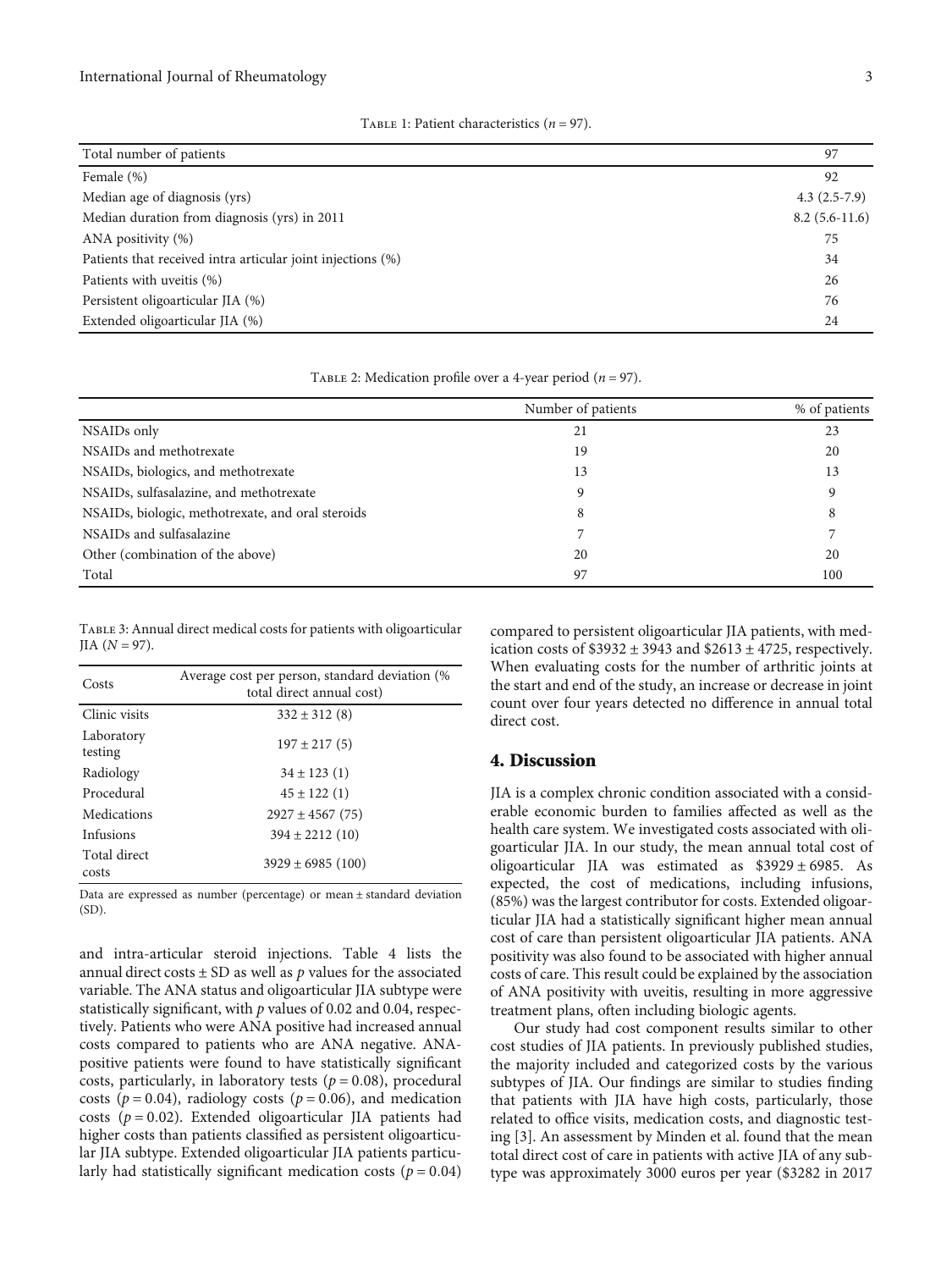|                            | Cost per patient  | p value |
|----------------------------|-------------------|---------|
| ANA                        |                   | 0.02    |
| ANA positive               | $4415 + 7709$     |         |
| ANA negative               | $2418 \pm 3050$   |         |
| Gender                     |                   | 0.49    |
| Female                     | $4027 + 7136$     |         |
| Male                       | $2734 \pm 3182$   |         |
| Intra-articular steroids   |                   | 0.82    |
| Received                   | $2642 + 1777$     |         |
| Not received               | $4580 + 8340$     |         |
| Oligoarticular JIA subtype |                   | 0.04    |
| Persistent                 | $3671 + 7527$     |         |
| Extended                   | $4722 + 4311$     |         |
| <b>Uveitis</b>             |                   | 0.19    |
| Diagnosis of uveitis       | $3574 \pm 7718$   |         |
| No diagnosis of uveitis    | $4041 \pm 3716$   |         |
| Infusions                  |                   | 0.0007  |
| Infusions received         | $25786 \pm 19057$ |         |
| No infusions               | $2732 + 2550$     |         |

<span id="page-3-0"></span>Table 4: Annual direct mean costs based on patient characteristics (via Wilcox rank sum test).

US dollars) [1]. Current data shows that biologics are reducing direct and indirect healthcare costs if one excludes the costs of the drug itself since the cost of biologics are ten times as high as conventional drug treatment [\[8\]](#page-4-0). A study done in Turkey found that medications contributed to 90% of health care costs associated with JIA, where anti-TNF drugs were the major source of these costs [\[9](#page-4-0)]. A United Kingdom study provided JIA costs during the first year of diagnosis and found that the total direct costs were 3205 US dollars and 3881 US dollars for oligoarticular persistent and oligoarticular extended JIA patients, respectively [[10](#page-4-0)]. This study also found that costs significantly vary according to JIA subtype. Ours is the first study to explore differences in JIA subtype and ANA status that were associated with different costs.

Results of costing have been similar in studies for other rheumatologic conditions. In a South Korean cost study for systemic lupus erythematous patients, the largest component of direct medical costs were medications, with a mean annual cost amounted to 3305 US dollars in 2010 [[11](#page-4-0)]. In adult rheumatoid arthritis (RA), a recent study found that costs attributable to RA-specific therapies, particularly, biologic therapies, represented almost half of direct four-year costs [\[7](#page-4-0)].

Our study was subject to several limitations. First, data was primarily extracted from the EMR and was dependent on proper diagnosis coding, physical examination documentation, procedure coding, and updated medication lists. Provider variability in medication treatment plans and laboratory evaluations could lead to variability in costs. Micro costing was performed on prescription drugs ordered in the EMR, which were assumed to be filled. Costs extracted

were limited to services provided within our institution. Outside costs such as laboratory studies and infusions were not included, although most oligoarticular JIA patients do not receive infusions. This study only evaluated direct costs, not indirect costs such as time missed from school, transportation costs, or work absences for guardians, which could also pose a significant economic burden. In a United Kingdom study, it was found that JIA is likely to have a considerable economic impact, especially with regards to nonhealth care costs due to its societal impact [[6](#page-4-0)]. We also did not have complete data on uveitis severity, because patients were often followed by local ophthalmologists, with notes variably sent to us. This study characterized patients with oligoarthritis. Future studies will explore the relation of economic burden to disease severity and evolving practices that includes telemedicine visits, and evolving new therapies.

#### 5. Conclusion

In summary, we identified the annual direct medical costs for oligoarticular JIA. The results reported here provide information when allocating healthcare resources and a better understanding of the economic impact oligoarticular JIA has on the U.S. healthcare system. Even though oligoarticular JIA is considered one the more mild subtypes of JIA, it is still associated with high costs. Our study found that direct medical costs were higher in oligoarticular JIA patients who were ANA positive or had an extended course and that medications account for over 80% of direct medical costs in patients with oligoarticular JIA. The costs involved with the care of JIA patients are important for physicians and policy makers to consider when making informed decisions about patient care, especially as targeted drug therapies become more widely available for children.

#### Data Availability

The cost data used to support the findings of this study are available from the corresponding author upon request.

#### Conflicts of Interest

The authors declare that there is no conflict of interest regarding the publication of this paper.

#### References

- [1] K. Minden, M. Niewerth, J. Listing, T. Biedermann, M. Schontube, and A. Zink, "Burden and cost of illness in patients with juvenile idiopathic arthritis," Annals of the Rheumatic Diseases, vol. 63, no. 7, pp. 836–842, 2004.
- [2] B. T. Manners, C. Dulake, N. W. Grieve, P. R. Grob, and G. P. Beynon, "The prevalence of renal abnormalities in women with urinary tract infection. A study from general practice," The Journal of the Royal College of General Practitioners, vol. 23, no. 133, pp. 539–547, 1973.
- [3] S. Bernatsky, C. Duffy, P. Malleson, D. E. Feldman, Y. St Pierre, and A. E. Clarke, "Economic impact of juvenile idiopathic arthritis," Arthritis and Rheumatism, vol. 57, no. 1, pp. 44– 48, 2007.